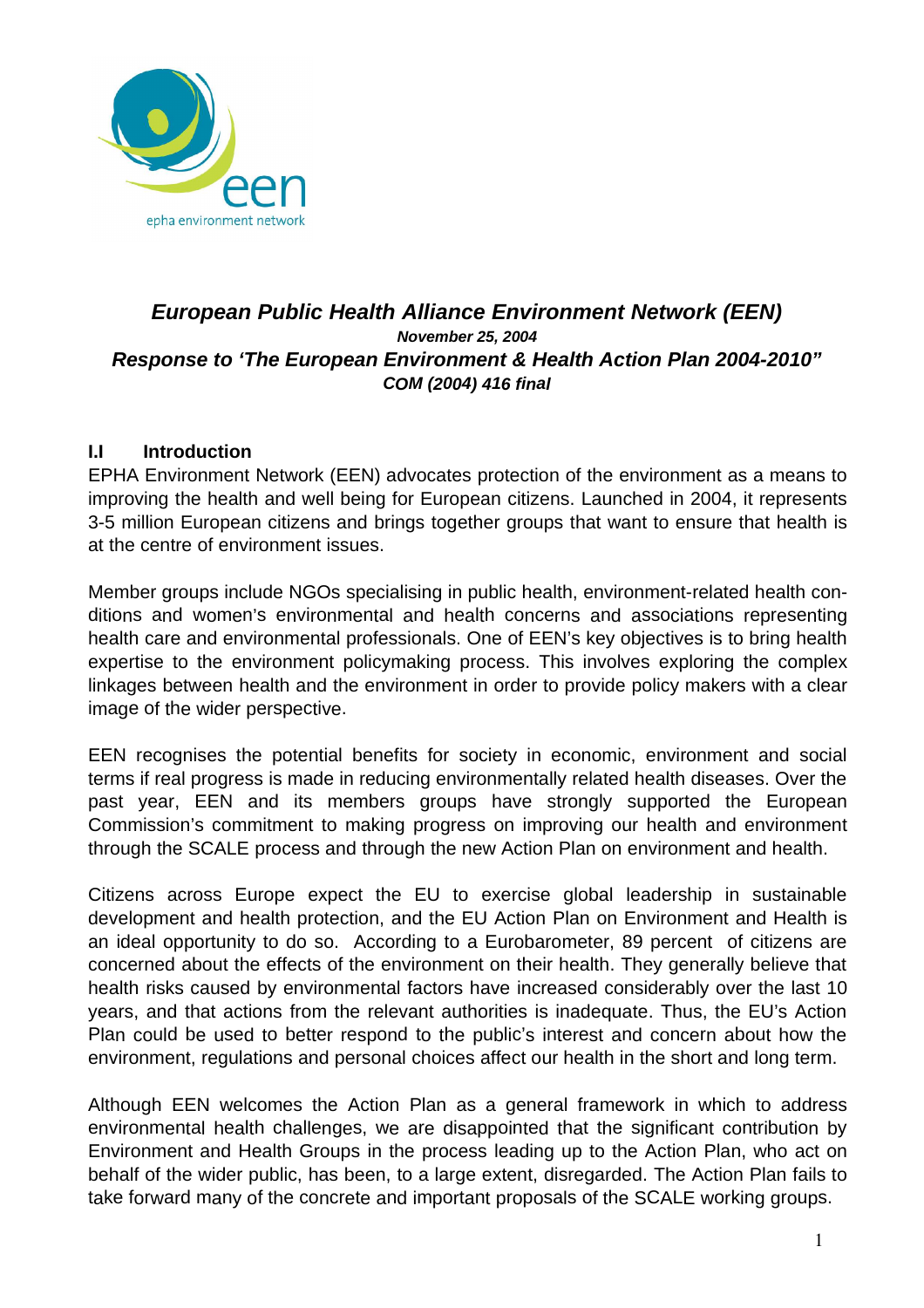EEN and its member organisations have committed significant resources to ensuring active participation in the SCALE consultation process, despite the tight time schedule and the demanding workload<sup>1</sup>. It was our understanding that this work would underpin the EU Action Plan, and lead to concrete actions, guidelines and measures to address reduction of environmental contaminants that undermine our health and the sustainability of our environment.

Despite the relative general content and absence of "action" in the Action Plan, it is our hope that its implementation will yield more concrete action and results to improve citizens' health.

This position paper sets out some of the areas in which we would like to see the Action Plan strengthened, and how implementation might be taken forward.

# **I.II Key demands for implementing the Action Plan**

We have several key demands that are essential to consider in the implementation of the Action Plan, and which are elaborated further in the General Comments section (II).

- **1. Legislative action or review is a must for an ACTION plan.**
- **2. Precautionary decision-making should provide the basis for SCALE.**
- 3. **Protection of vulnerable groups must be at the heart of the Action Plan. This includes improved risk assessment methods that protect vulnerable groups and take into account cocktail effects, low doses and exposure during critical periods of development.**
- **4. The work carried out in the framework of the WHO Environment and Health process, in particular the Children's Environment and Health Action Plan, and the SCALE process must be properly coordinated.**
- **5. A comprehensive communications strategy and information system must be an integral part of the implementation in order to deliver information on environmentlinked health risks in response to European citizens demands. This includes strengthening links between information gathering (Actions 1-4) and awareness raising (Actions 9-13).**
- *6.* **Concrete measures and resources to create an EU coordinating body for environment and health issues.**
- **7. Development of an integrated EU environment and health mapping (geographical) system.**
- **8. Setting up an EU wide biomonitoring programme geared towards citizens´ concerns.**
- **9. Financial resources and targets, which are critical for better environmental health, must underpin the Action Plan.**
- **10.Four priority diseases have been identified for the first cycle (2004-2010), discussions should begin to discuss priority areas for the second cycle by 2006 on the basis of a mid-term report.**

<sup>&</sup>lt;sup>1</sup> 10 member organisations have served on the Consultative Forum and EEN was represented on six of the nine Technical Working Groups. Written contributions have been made to the baseline reports and the draft action plan before its publication.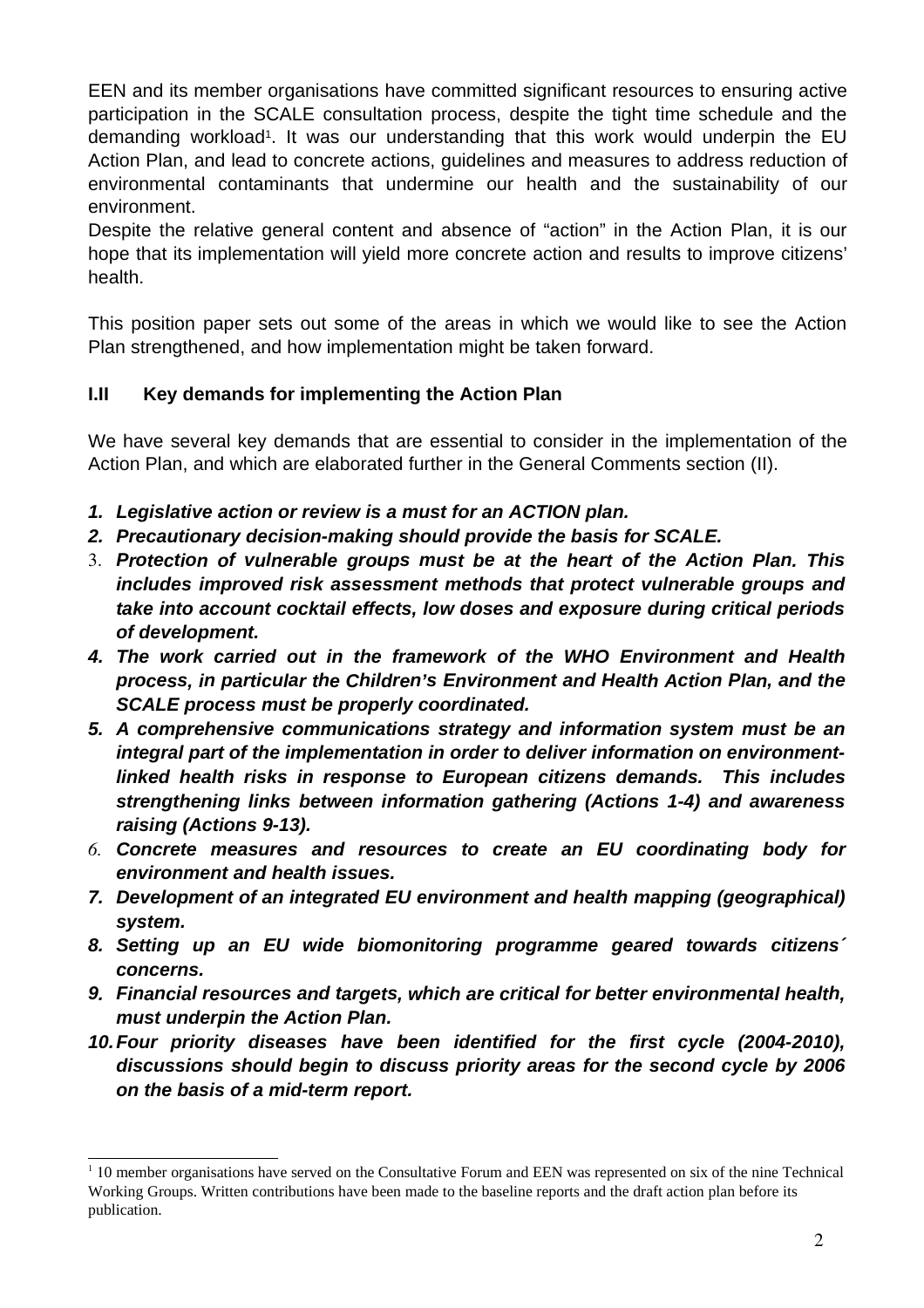We believe that overall EU leadership has not sufficiently delivered what citizen have been asking for in this arena, namely that concrete strides are made in reducing environmental pollution that has a negative impact on people's health and ensuring legislation adequately protects our most vulnerable groups in society such as children, women of child bearing age, pregnant women and socio-economically deprived groups. Some member states have responded to this weakness in the EU's legislative structure and have unilaterally imposed bans or are considering them in areas where scientific studies have illustrated serious concern, particularly in relation to chemicals that are persistent, bioacumulative, or ones which may be substituted when less toxic alternatives are available.

# **I.III Priority areas for new or urgent revision of current legislation**

The EU Action Plan should as a minimum use the framework to already address the reduction of exposure of the following:

- 1. An immediate interimistic ban on use of DEHP, a reproductive toxic, in medical devices for neonates, pregnant women and nursing mothers (in the context of the draft Risk Reduction Strategy).
- 2. Pesticides that have PBT, CMR or vPvB properties should be excluded from EU authorisation (in the context of the review of Directive 91/414/EEC on Plant Protection Products authorisation).
- 3. Continued use of polycarbonate baby bottles made with Bisphenol A, which can leach out of the bottle into the baby milk. Bisphenol A is a known hormone disrupter, which has been shown to have biological effects at very low doses, and so could harm the growth and development of babies. In spite of this, at least 140,000 tonnes of Bisphenol A are being marketed every year in Europe, for a range of uses including in the lining of food cans.
- 4. Continued use of chemicals in everyday consumer products, such as children's toys, carpets and many other household goods, which accumulate in human bodies and are traceable in blood and breast milk.

# **II. General Comments**

(1) The following are general points that have been brought up in the SCALE consultation process and through written recommendations, and which we feel still have not been adequately incorporated in the Action Plan.

# **i) 'Lack of information should not be used as an excuse for inaction'**

The Action Plan's stated objective is to deliver a 'reduction in the adverse health impacts of environmental factors'. This implies pro-active legislation and initiatives, founded on the precautionary principle, to deliver concrete results. However, the Action Plan is short on action and legislation and is too focused on yet more research and information gathering. Information is a tool for action to protect health, but is not an end in itself. The information developed must be accessible by various stakeholders including the general public and must lead to action by policy-makers. The scientific evidence and data will never be complete or 100 % conclusive and should not be a utopian goal. The precautionary principle should be applied in areas where sufficient evidence of potential health harm is already available from scientific literature and in the absence of definitive data on cause and effect. Action is needed now in areas where current legislation is inadequate to protect population health, particularly vulnerable groups. Several Member States have already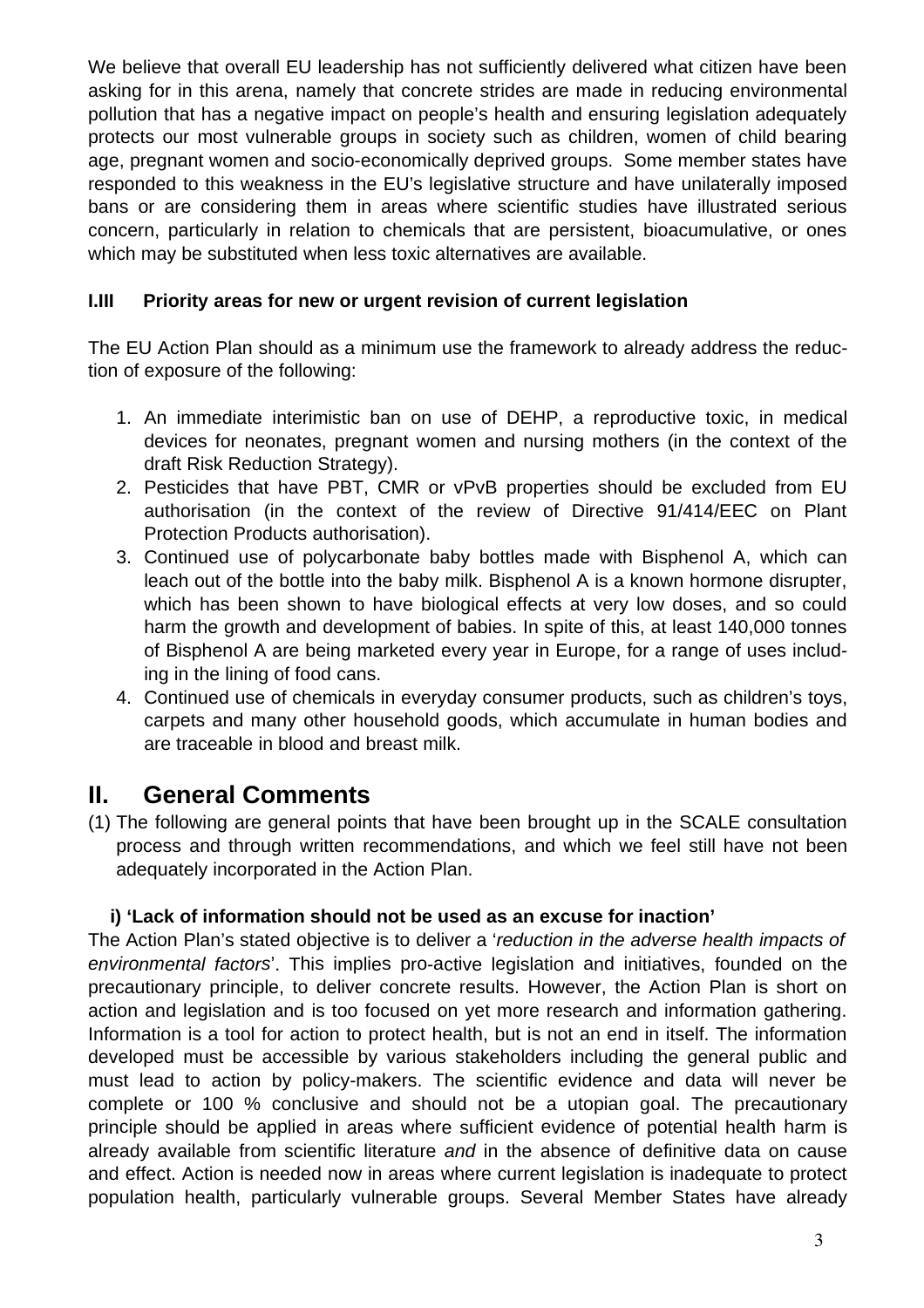moved ahead with legislation on harmful products or chemicals because the EU has not acted.

## **ii) Precautionary action is needed today to protect vulnerable groups from possible environmental contaminants**

Children and other vulnerable groups, such as those suffering from asthma or multiple chemical sensitivity, who are affected disproportionately by environmentally-related health risks. In its current format, the Action Plan primarily leaves out this element except for a token reference in the introduction. The Commission should incorporate recommendations from the Technical Working Groups prioritising issues where a precautionary approach is merited, and list how vulnerable groups will be accounted for in each of the 13 Action points. It is also essential that the Action Plan consider the infirm and the already immune compromised sectors of the population, (e.g. Multi chemical sensitivity, electro sensitivity, those with an acquired and irreversible syndrome).

The uncertainties surrounding any risk assessment method should take into consideration knowledge related to developmental toxicity tests to evaluate neurotoxic, immunotoxic endocrine disrupting and cancer possible consequences of exposure during critical windows of development.

Probably one of the strongest arguments for precaution is the lesson learned from previous risk-based approaches that have harmed and continue to harm many people and badly degrade the environment, such as is the case of lead and asbestos. As early as 1897, some paint companies knew enough about the dangers of lead to advertise that their paints were NOT made with toxic lead. Policy makers still did not ban lead. During the following century, millions of children were and are still being damaged with elevated lead blood levels and the intellectual development of generations jeopardized as a result of this poor policy choice.

We believe the same mistakes are being made. The EU is ignoring the emerging science that exists on some issues, or demanding yet more exhaustive research, instead of prioritising a number of areas where risk minimisation can be achieved through exposure reduction and substitution, or better guidelines and information to target audiences. The Technical Working Groups prioritised a number of issues which should already feature in the Action Plan, and which are highlighted again in the following review of the proposed EU actions (**See Part III: Detailed Comments**).

## **iii) Targets, baseline levels and committed resources are essential to deliver a reduction in adverse health impacts**

In order to deliver results to the public, financial resources must be made available to carry out the proposed actions, and concrete targets must be defined. Although welcome, the research budget in itself will not provide a forceful reduction in environmentally-related health impacts.

The Action Plan sets out a time scale for delivering more information, monitoring, biomonitoring, coordination and research. But where is the action? There must be more attention on how the EU intends to commit to reducing environmentally-related diseases (ie the number of asthma cases, neurodevelopmental diseases, cancer, and in particular childhood cancer), or to reduce exposure as much as possible in areas where scientific evidence has already pinpointed concern.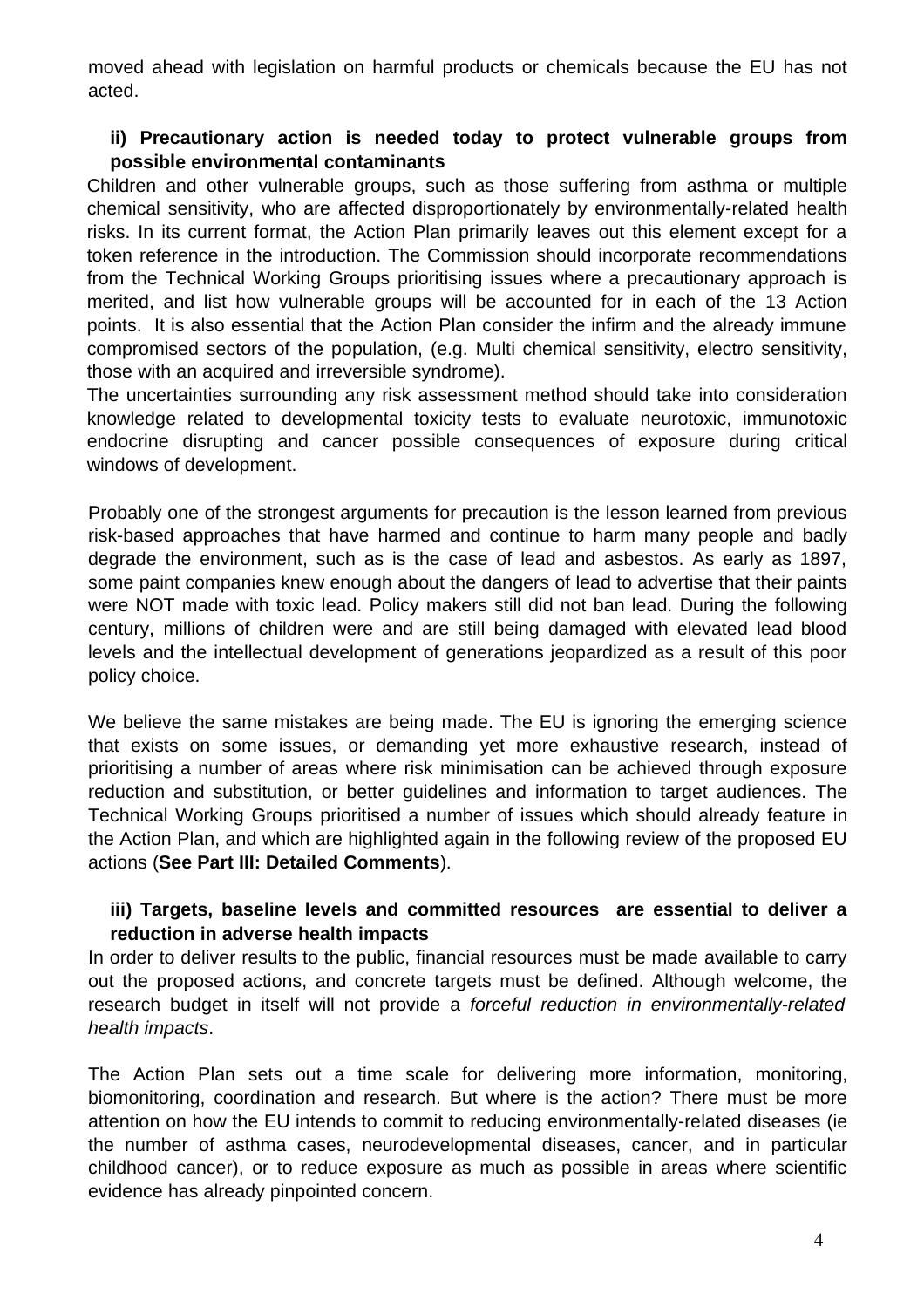For an Action Plan to be carried out, there must be a financial allocation or budget for the related actions, even if on a provisional basis. It is surprising that no financial perspectives or budgetary figures are given, even provisional figures. The Action Plan must have a budgetary line of its own, or figure in the overall prospectus of LIFE plus.

# **iv) Action in terms of legislation as foreseen in SCALE (L- Legislation)**

One of the key aspects of SCALE is EU legal instruments, but regrettably the Action Plan barely mentions legislative options in this first cycle (2004-2010). Measures covered in the Plan are on indoor air pollution with regard to environmental tobacco smoke and on electromagnetic fields.

Legislation is the EU's most powerful mechanism to create policy and deliver tangible benefits for health and environment. Despite the Action Plan listing various EU funded research projects, monitoring actions and other programme initiatives on environment and health issues, there are no clear recommendations from these activities that could strengthen the policy response section and proposed legislation in the Action Plan.

Legislation is needed to implement the integrated environment and health indicator, monitoring, mapping and awareness raising framework, the objective of which could be a Europe wide epidemiological surveillance system on the effects of pollution on health. For example directives could be foreseen on biomonitoring or a geographical mapping system on health and environmental pollution. It would also be beneficial to explore the best structures for coordinating and communicating all of the information gained in the Action Plan, ie setting up an environment and health agency, or expanding the role of an existing agencies such as the European Centre for Disease Prevention and Control.

# **v) Prioritise a number of child-specific actions to be addressed by the EU in support of Member States political commitments undertaken at the Budapest Ministerial Conference**

The EU could have shown more leadership in presenting an Action Plan in Budapest, one that was clearly linked to the Ministerial agenda and focused on children as a target group. Both member states and the majority of stakeholders requested that this be a priority for the measures in the Action Plan. Moreover, the **C** in SCALE stands for Children. Yet in the current Action Plan, specific measures targeted at children, or even vulnerable groups are absent. This needs to be remedied, and the detailed proposals in Part III of this paper provide some direction and list the relevant measures proposed in the CEHAPE.

# **vi) Expand emerging threats to respond to public's concern – chemicals and REACH**

In the section on emerging threats, the Action Plan is only focusing on climate change, water pollution and nano particles, when the Consultative Forum and TWGs highlighted out many recommendations in relation to chemicals (including pesticides) and the increasing body burdens of contaminants found across the globe.

As the first revision of chemical legislation since 1981, REACH should be an important part of the Action Plan, but it is not mentioned at all. Core activities of the Action Plan such as the information system, biomonitoring and response, must prioritise chemicals "of very high concern", such as endocrine disruptors, vPvBs and PBTs in order to increase information about their risks and to establish measurable indicators for the successful implementation of REACH.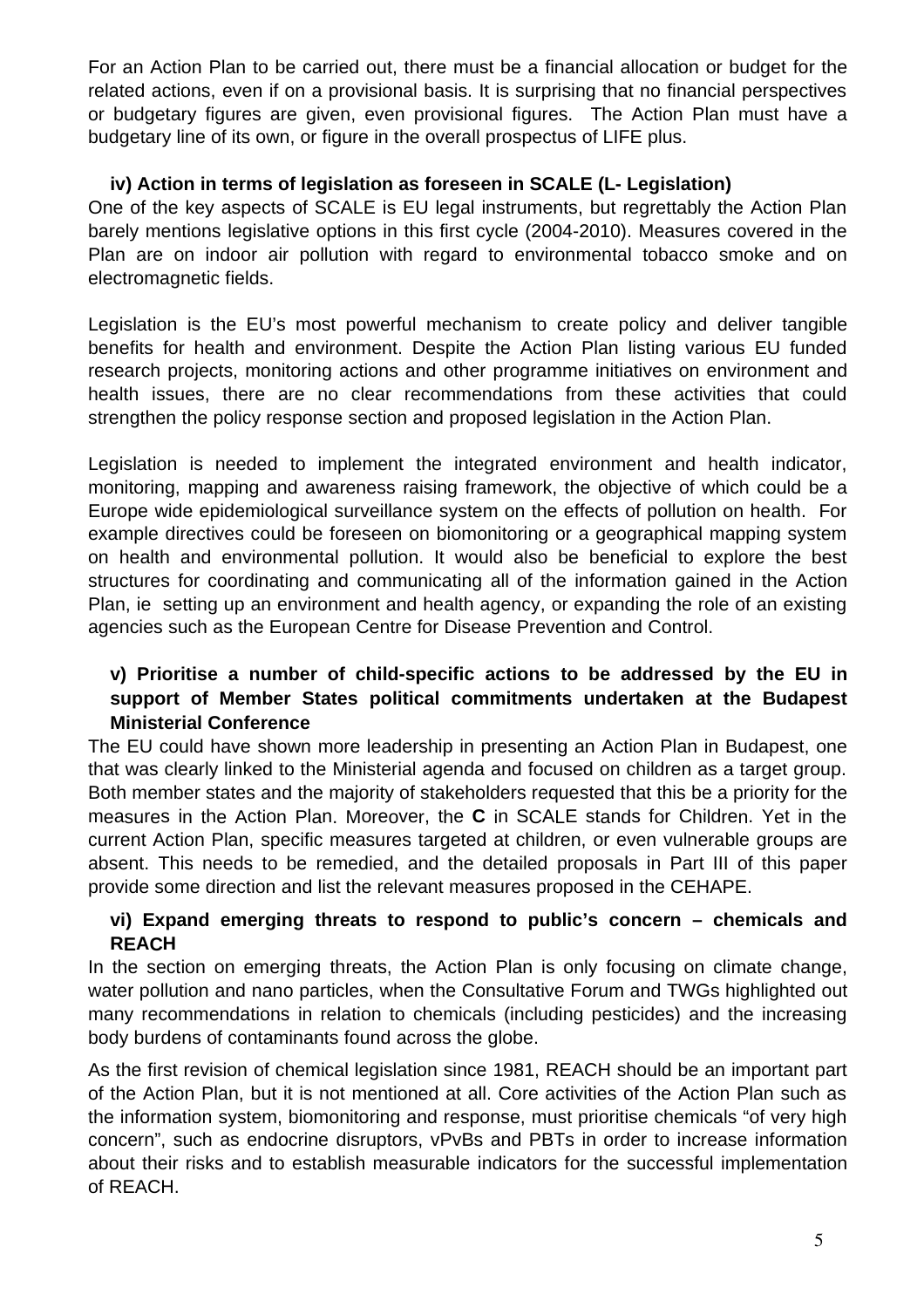# **vii) Strengthen awareness raising and education on environment and health**

The Aarhus Convention provides responsibilities for authorities and provides new rights for citizens. The Action Plan should directly address this issue by highlighting how the proposed data gathering, research and information infrastructure could meet the Aarhus commitments. Such an information system could help consumers, patients, healthcare professionals and other stakeholders at all levels to have more access, better understand and make precautionary choices if desirable on environment and health issues and buy in to societal changes required to promote sustainable development.

However, the Action Plan must not focus solely on the individual's role in minimizing exposure, eg information for parents about the health impact on children of passive smoking. The critical issue in environmental health is that the individual often has little or no control over exposure to hazards, ie air pollution, food contamination, consumer products, pesticides, etc. Awareness raising about preventative measures must go beyond parents and tobacco smoke. A first priority should be those most at risk in vulnerable groups such as women of child-bearing age, children from socio-economically deprived areas and older people.

# **III. Detailed comments to the actions listed in the EU Action Plan**

The following section provides EPHA Environment Network's comments on each Action presented in the EU Action Plan. It also outlines our recommendations and those contained in the Table of Actions of the Children's Environment and Health Action Plan, which was signed up to by 52 environment and health ministers and the European Commission in Budapest on 25 June, just shortly after the launch of the EU's own Action Plan.

Recommendations with an asterick (\*) denote that they were also put forward by one or several Technical Working Groups.

These are the areas in which we think both the European Union and Member States should provide most focus on in the actual implementation of the EU Action Plan.

## **Action 1: Develop Environmental Health Indicators**

The development of indicators can inform policy makers and the wider public of the connections between diseases and environmental factors, and help to evaluate if progress is being made in reducing environmental pollution that is particularly worrying from a public health perspective, or from a wider societal concern about sustainability.

It will be crucial that the different projects within the EU, WHO and the European Environment Agency addressing the development of environment and health indicators coordinate their efforts to come up with indicators that relate to the four priority diseases: respiratory diseases; childhood cancer; neurodevelopmental disorders and endocrine disruption effects.

## EPHA Environment Network Recommendations

1. The Community health indicators programme should ensure that the short list of health indicators being developed includes indicators for each of the priority diseases.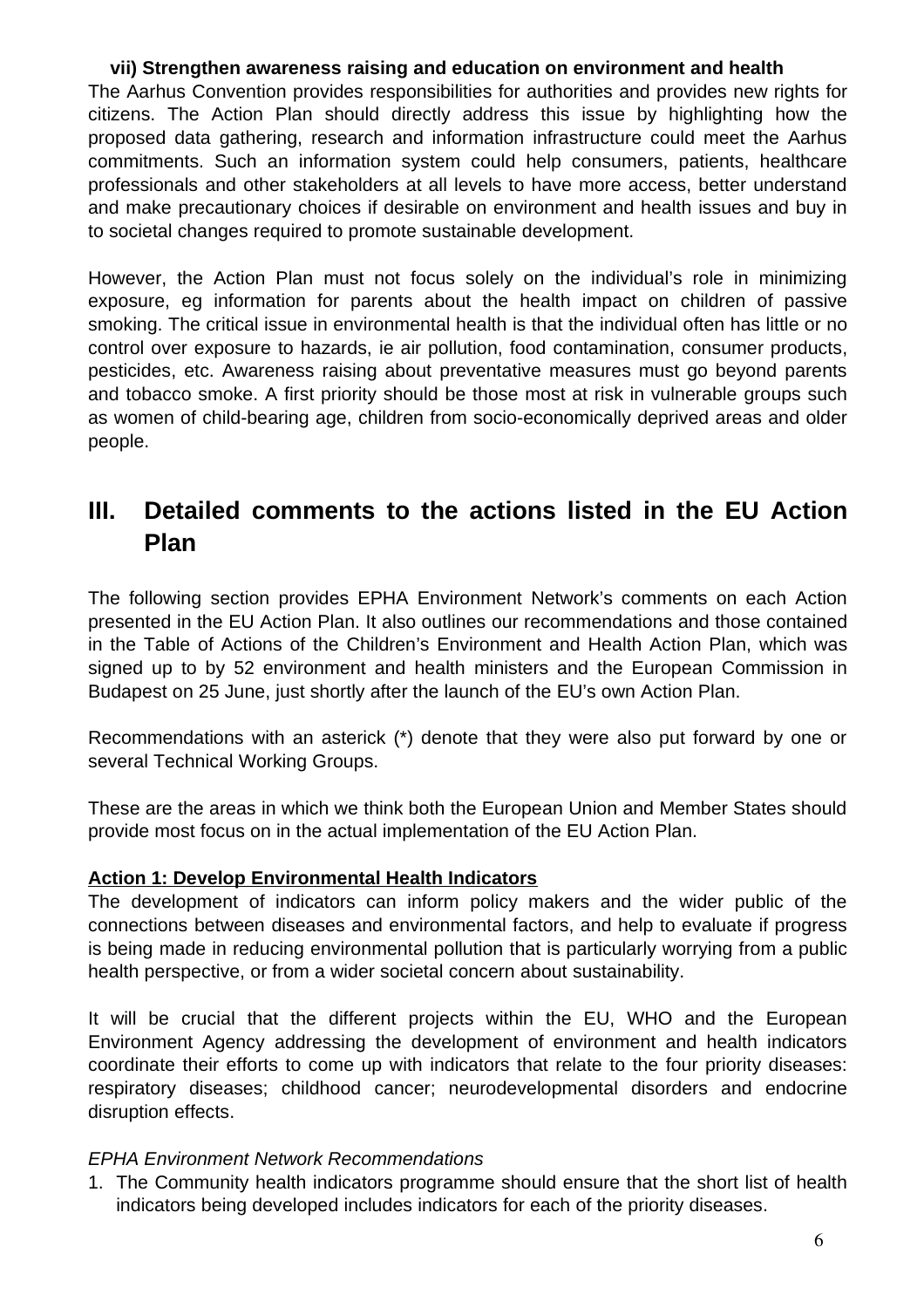- 2. Ensure indicators support various policy options and provide a basis for assessing risks and health outcomes in vulnerable groups and vulnerable periods in life.\*
- 3. Indicators should be developed with the participation of a wide range of citizen's and professional groups to ensure they are relevant and understandable to the general public and are useful for raising awareness.\*
- 4. Indicators should provide a basis to monitor and evaluate (target setting) effective EU policies to reduce environmental health risks.
- 5. Continual review of EU indicators to ensure the above and issues of specific national or local concern.
- 6. Indicators should include systematic registration of reported environment-related health complaints.
- 7. There should be a clear organisation framework with mandates and responsibilities including the setting up of an electronic information system on environmental health indicators.\*

## **Related-CEHAPE Recommendations**

- 1. **Include questions related to children´s exposure to indoor air pollution in health and household surveys**.
- 2. **Monitor reproductive health indicators, including birth weight, congenital malformations and time to pregnancy (TTP), to detect potential hazards to reproductive health**.

## **Action 2: Develop integrated monitoring of the environment, including food, to allow the determination of relevant human exposure**

The objective of the integrating monitoring of the environment should be expanded and ensure that the information on exposure is compatible with geographical mapping of pollutant and diseases, and that is also aims to identify **hotspots** of exposure and/or health effects.\* The draft directive, INSPIRE, which provides an obligation for reporting data on the environment to be accessible spatially, and the future PRTR directive could be used to this extent.

We welcome the reference to working with environment, food and health experts to improving communication, and identifying how each of Thematic Strategies (to be proposed in 2005) can be used to fill in gaps on collecting data related to exposure.

## EPHA Environment Network Recommendations

- 1. The Commission should launch a feasibility study on setting up of Environment and Health Centre to co-ordinate the monitoring and exposure assessment work linked to health effets and calculating the burden of disease and economic costs.<sup>\*</sup>
- 2. Each Thematic Strategy should specifically address if the parameters relevant for human exposure are available in relevant EU legislation or reporting requirements (pesticides, air quality, etc), and if the risk assessment used for exposure is geared towards vulnerable groups and gender difference.
- 3. Develop tools for improved linkage of EH data with geographical information and enhance possibilities for linkages of spatial data (eg from INSPIRE) with health and lifestyle data.\*
- 4. Ensure that available disease registries are used in the information gathering, and when appropriate strengthen European disease registries (ie childhood cancer and neurodevelopmental disorders).\*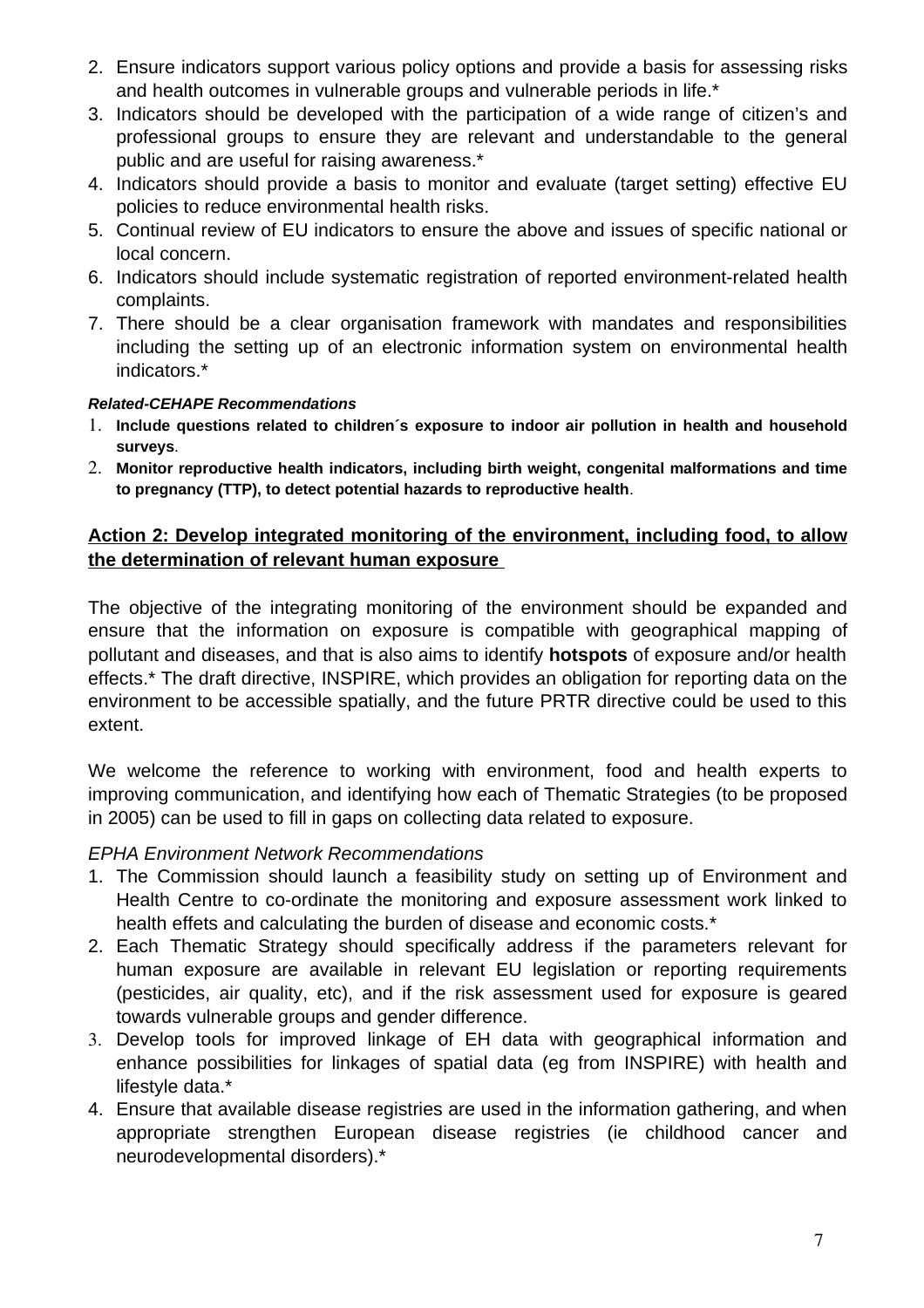#### **Related- CEHAPE Recommendations**

- **1. Establish monitoring and smog alert systems in cities to let caregivers and school personnel know when the risk due to outdoor air pollution (OAP) levels is high.**
- **2. Monitor the chemical contaminants of water and soil that are most hazardous to children, such as heavy metals, organochlorine pesticides and polychlorinated biphenyls (PCBs).**
- **3. Monitor reproductive health indicators, including birth weight, congenital malformations and time to pregnancy (TTP), to detect potential hazards to reproductive health.**
- **4. Develop programmes and databases to monitor microbiological and chemical contamination of foods, for risk assessment purposes.**
- 5. Monitor chemical contamination of food for children and the total diet, as well as data on POPs in **breast-milk.**

## **Action 3: Develop a coherent approach to biomonitoring in Europe**

The stated objective of biomonitoring (taking samples of blood or urine to test for potentially toxic substances) is to increase knowledge on the relation between human health and the environment and to use this knowledge to improve environmental health. Although biomonitoring can be useful in determining actual human exposure to some substances, particularly in hot spot areas, it will rarely provide a clear cause effect link. This is due not only to general contamination by diffuse sources and the difficulties to find an adequate control population which has not been exposed, but also due to unpredicted combination effects.

## EPHA Environment Network Recommendations

- 1. Relevant EU programmes, such as the public health programme, should prioritise pilot studies for development of communication strategies which allow adequate responses to results of biomonitoring programmes. This should be done in collaboration with target groups and stakeholders on local, regional, national and/or European level.\*
- 2. The development of a European pilot project with member states in 2006 should include groups involved in risk communication directly with the public, such as health or environmental organisations
- 3. The thematic strategies foreseen in 2005 should prioritise identifying biomonitoring parameters relevant to child and parental exposures and health outcomes that could feed into any future EU coordinated biomonitoring activities, ie prioritising pesticides for pilot biomonitoring activities based on their intrinsic properties of concern.\*
- 4. Establish a priority list of factors for which there is only scarce information on biomonitoring data in Europe.\*
- 5. Identify regulatory strategies for disease prevention and exposure reduction measures that might be explored at this stage, such as measures immediately to reduce and/or substitute chemicals of high concern, which have been found in high levels in humans through current biomonitoring programmes. Biomonitoring can then be used to evaluate efficiency of policy measures and body burden reduction levels for regulated substances.
- 6. Develop tools for translation of results into a policy response.

#### **Related-CEHAPE Recommendations**

**1. Carry out biomonitoring of lead, PCBs and organochlorine pesticides in at-risk infants and mothers.**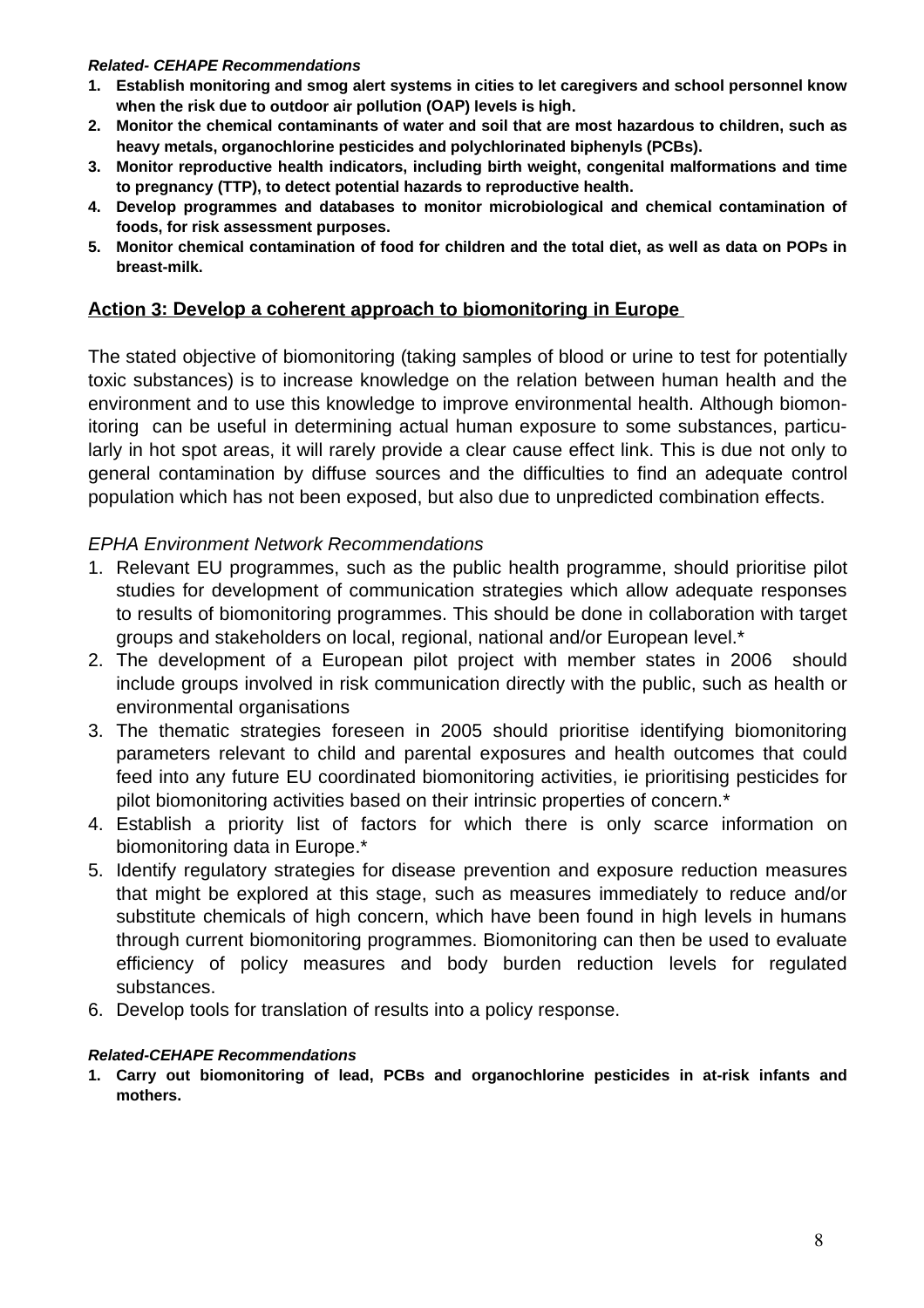# **Action 4: Enhance coordination and joint activities on environment and health**

EPHA Environment Network fully applauds the Action Plan for recognising the need and importance to further enhance and join up thinking between the environment and health sector at all levels and stakeholder groups. This is the key element to making all the measures foreseen in the Action Plan deliver added-value. Questions still remain to be elaborated in the implementation: How will coordination be done? Who will do it? As an umbrella European organisation that brings together NGOs, professionals and advocacy groups from both environment and health sectors, EEN and its member organisations will continue to strive to ensure that health is at the centre of environment policy.

## EPHA Environment Network Recommendations

- 1. Create an EU environment and health centre.
- 2. Set up a high level (Commissioner´s for environment, research and health) ´Task force on health and the environment´.
- 3. Ensure one meeting a year between EU Environment and Health Ministers.
- 4. Ensure any reformulated Consultative Group or Technical Working Groups respect the EU rules laid down for good governance in consultation, and that the stakeholders can participate on equal footing and have agreed mandates.
- 5. Ensure that DG Environment and DG SANCO equally commit to contributing to the reconstituted European Environment and Health Committee, and linking up synergies between the Action Plan and the Environment and Health process in Europe.

## **Action 5: Integrate and strengthen European environment and health research**

The objective to integrate and strengthen European environment and health research should dedicate some priority research to exposures of pollution to vulnerable groups in order to link back with the overriding aims of the Action Plan.

It is also critical to ensure that research results are integrated and exploited for policy development at an EU level. In this context, relevant funded projects should as a minimum begin the process by mapping out and involving the relevant stakeholders with expertise in national and European policy development, and not solely rely on technical academic experts and scientists, or industry who is well-resourced to contribute to such projects and to develop final policy recommendations on priority areas.

## EPHA Environment Network Recommendations:

1. The Seventh Framework Programme should have environment and health as a priority theme.

## **Action 6: Target research on diseases, disorders and exposures**

EPHA Environment Network welcomes the focus on the causes of allergies and asthma and neuro-developmental disorders related to environmental risk factors as well as research into uncommon cancers. We believe the research should also be targeted in particular to health end points caused by exposures in pregnant mothers, foetuses, children and other vulnerable groups.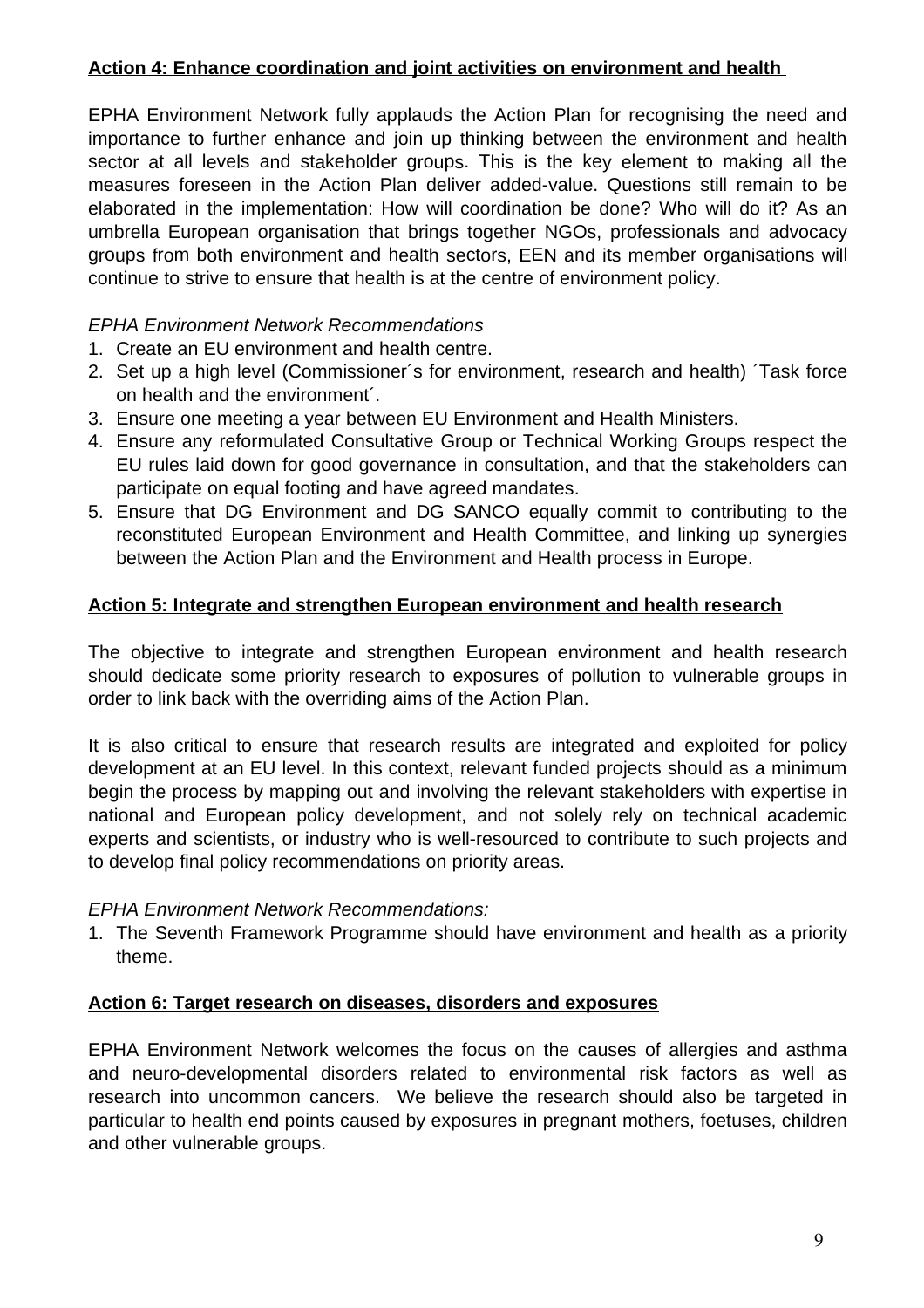## EPHA Environment Network Recommendations:

- 1. Involve participation from the relevant established patient and advocacy groups in designing research to ensure it responds to questions faced by such groups, and that results are effectively disseminated to them (ie those dealing with asthma, allergies, autism, attention disorder deficit, childhood cancer, Alzheimer and Parkinson's disease)
- 2. Target research that targets exposure routes and sources of heavy metals in the environment (such as lead, mercury and cadmium particularly in food, soil and buildings)

#### **Related-CEHAPE Recommendations**

**1. Develop toxicological tests to assess perinatal and childhood toxicity (address developmental neurotoxicity and the function of the endocrine, reproductive and immune systems).**

## **Action 7: Develop methodological systems to analyse interactions between environment and health.**

## EPHA Environment Network Recommendations

- 1. Risk assessments should be reviewed with regard to vulnerable groups, particularly in relation to setting MRLs, air quality standards, limit values, derived no effects levels etc. for health effects.
- 2. Prioritise and strengthen the systems needed to provide the costs to human health of exposure to environmental pollution, (carry out research on burden of environmental disease and consider looking more closely at health impact assessments [use and methodologies])

#### **Related-CEHAPE Recommendations**

**1. Enact/enforce legislation to establish safety thresholds for the workplace, to protect people in the reproductive period from chemicals harmful to the reproductive system.**

## **Action 8: Ensure that potential hazards on environment and health are identified and addressed.**

At present within the EU there is no early warning system to advise the Commission on the potential effects of new technologies, products, chemicals, fuels and their potential effects on health and the environment. The environment and health file has the potential if well organised to deliver this work. The Action Plan goes some way to identifying some areas of interest (climate change, indoor air pollution and electromagnetic fields) but is lacking the detail of how other emerging threats will be identified and dealt with, such as nanotechnology or man-made radiation.

More importantly, it also does not address how certain environmental and health factors may pose potential hazards for certain vulnerable groups, and how this will be dealt with in the Action Plan.

## EPHA Environment Network Recommendations

- 1. A mid term report must be produced firstly to evaluate progress and then propose recommendations for second term of the EU Environment and Health process.
- 2. Take into consideration advances in scientific methodology in identifying cause effect relationships.
- 3. Consider non-standard effects identified by non-standard tests.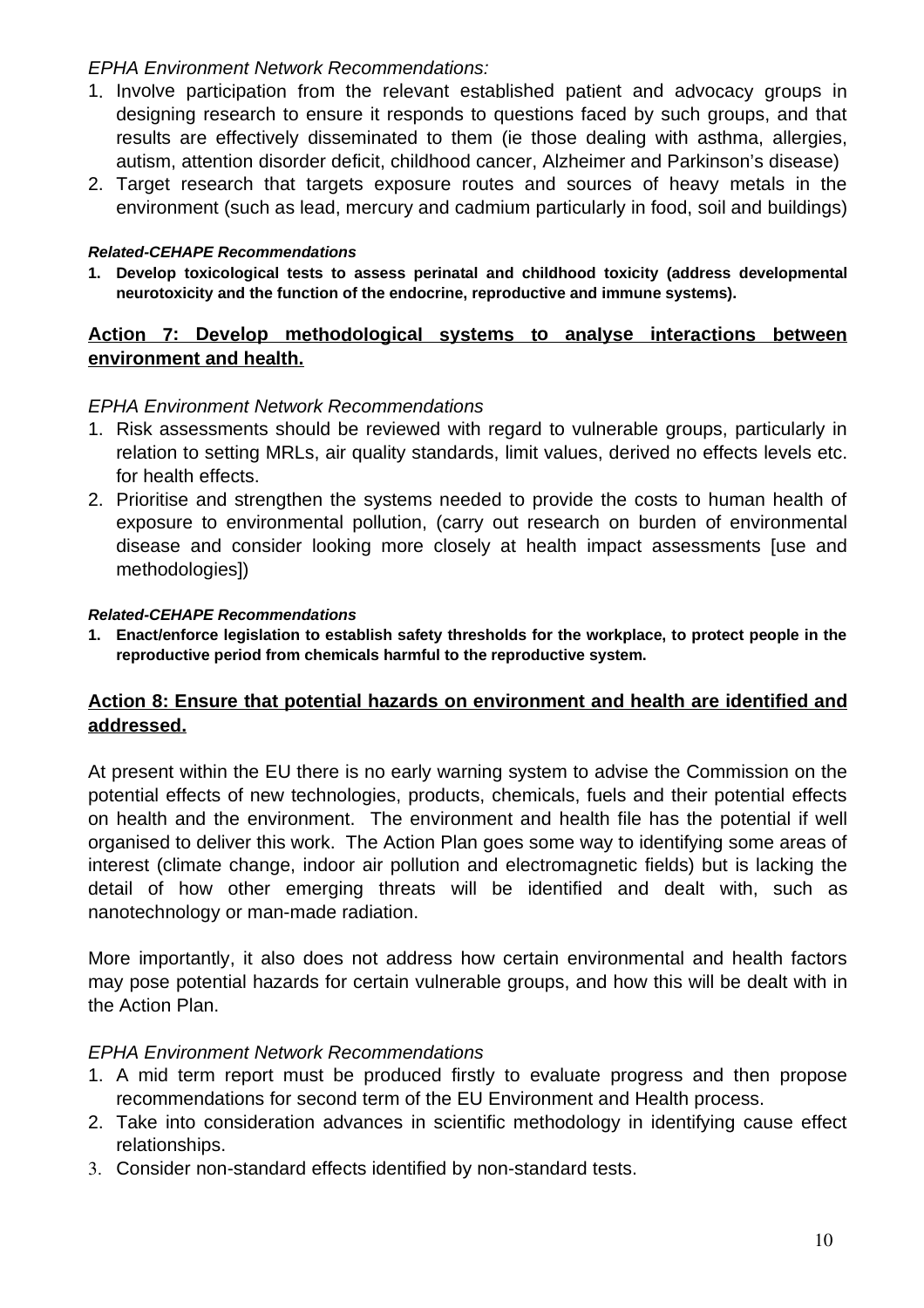#### **Related-CEHAPE Recommendations**

- **1. Develop and enforce regulations to minimize risks from hazardous building materials (e.g. Lead, asbestos, wood preservatives, in particular creosote and arsenic, polybrominated flame retardants, volatile organic compounds, etc.)**
- **2. Consider, taking into account the most updated literature, the use of alternatives to phalates (e.g. Di (2-ethylhexyl) phthalate or DEHP) in medical equipment such as catheters and endotrachael tubes, particularly for long-term use in children.**

#### **Actions 9-13 Response: review policies and improve communication**

The EU Action Plan states that the ultimate objective behind gathering information on how our health is affected by the environment is to be able to make choices, both at an individual level and at the level of society as a whole.

To allow choices to be made, the information has to be made available to EU citizens, which requires providing information and education through a variety of channels such as advice from health professionals, media coverage, public meetings, advice to parents, changes to the school curricula and so on. To achieve changes in behaviour, such as giving up smoking or embarking on more exercise, a process of communication and dialogue is often necessary so that resistance and obstacles to making these life changes can be addressed.

However, in some cases, individual behaviour change on the part of a parent or citizen will not resolve the problem. For example, not allowing children to go to parks in which pesticides are used will reduce exposure but a policy change is required if children are to be able to use the green space safely. In this instance, parents and others need to be informed with a view to creating an impetus for taking social or political action, such as a letter-writing campaign to the park authorities and the local MP or MEP.

The EU acknowledges that its citizens have the right to participate in environmental decision-making on environmental policy issues. This right to participation is recognized in the Aarhus Convention as an important contribution to European democracy. When decisions are taken by key citizens' representatives, the policy created is more likely to be supported and implemented.

To achieve citizens' participation in decision-making, citizens need to be provided not only with information about the health risks associated with a particular environmental hazard, they also need to know the associated costs and the alternative policy options. Would community programmes work better than government regulation? Would education for health professionals be more effective than a change in tax policy? This requires the development of special materials and fora for structured discussion at many different levels and amongst different population groups so that consensus opinions or recommendations can be developed.

The process is often best organized by structured networks with organized consultation processes. Networks of experts, NGOs and consumers can help build processes for generating policy positions that can form the basis for building political will for policy change.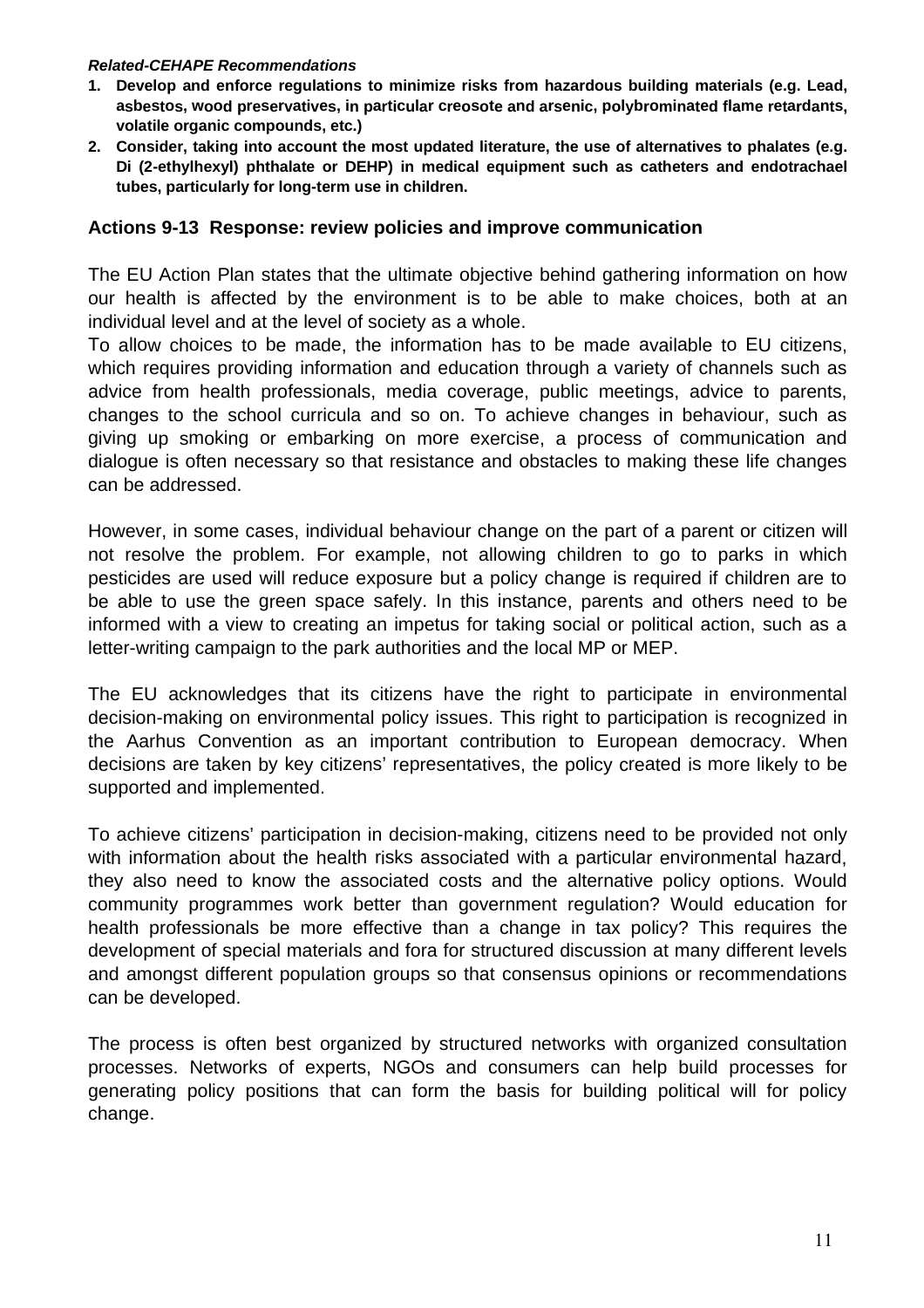# **Action 9: Develop public health activities and networking on environmental health determinants through the public health programmes.**

EPHA Environment Network welcomes the focus on environmental risks for children within Action 9, although it does believe it should primarily address how parental action influences the effect of environmental emissions as a priority. Many children spend the majority of their waking hours in environments outside of their parents' control, and settings such as schools and nurseries are critical to reducing environmental risks in this context.

The second priority of lifestyle choices, including diet and physical activity is also welcomed. The Thematic Strategy on Urban Environments to be launched in 2004, as well as EU transport related policies provides a useful policy setting in which to ensure the health community and public health actions are directed.

The third priority on public concerns and risk communication used by various stakeholders including the media, NGOs, patient groups and health professionals, should ensure that it is directly linked to the indicators, information gathering and biomonitoring activities listed in Actions 1-4 to add-value to the overall framework of the Action Plan.

## EPHA Environment Network Recommendations

- 1. Some of the relevant environmental health indicators developed under the Community health monitoring programme could be used to carry out a pilot project to explore how various stakeholders (citizens, patients groups, health and environmental professionals, NGOs, media) use indicators to communicate risk and raise awareness on the four priority diseases.
- 2. Public health actions on awareness-raising and risk communication to be developed in 2005-2008 could prioritise best practice activities around outdoor air pollution and smog alert systems; decreasing chemicals in consumer and cosmetic products (particularly children's) and exploring the feasibility of geographical mapping of health information and priority disease registers.
- 3. The development of an EU health portal should include environmental determinants, and link back to the integrated environment and health monitoring system being developed in the context of the Action Plan.
- 4. To ensure an effective communication flow between the EU and its citizens, communication and advocacy network structures on priority issues, such as outdoor air pollution and exercise, should be supported. Activities would include the management of consultation processes, interactive websites, case studies of best practices in terms of public education, community action, regulation and so on.

#### **Related-CEHAPE Recommendations**

- **1. Develop infrastructure and implement programmes to promote safe walking and cycling to school.**
- **2. Promote sustainable modes of transport such as walking, cycling and the use of carpools, and develop mobility management plans taking into account the specific needs of school-aged children.**
- **3. Improve physical activity programmes in school curricula.**
- **4. Promote physical activity for children and adolescents at community level.**
- **5. Raise awareness/educate schoolteachers, parents and children about the hazards of OAP and levels of air pollution from harmful chemicals, including protective measures from high smog days.**
- **6. Establish monitoring and smog alert systems in cities to let caregivers and school personnel know when the risk due to outdoor air pollution (OAP) levels is high.**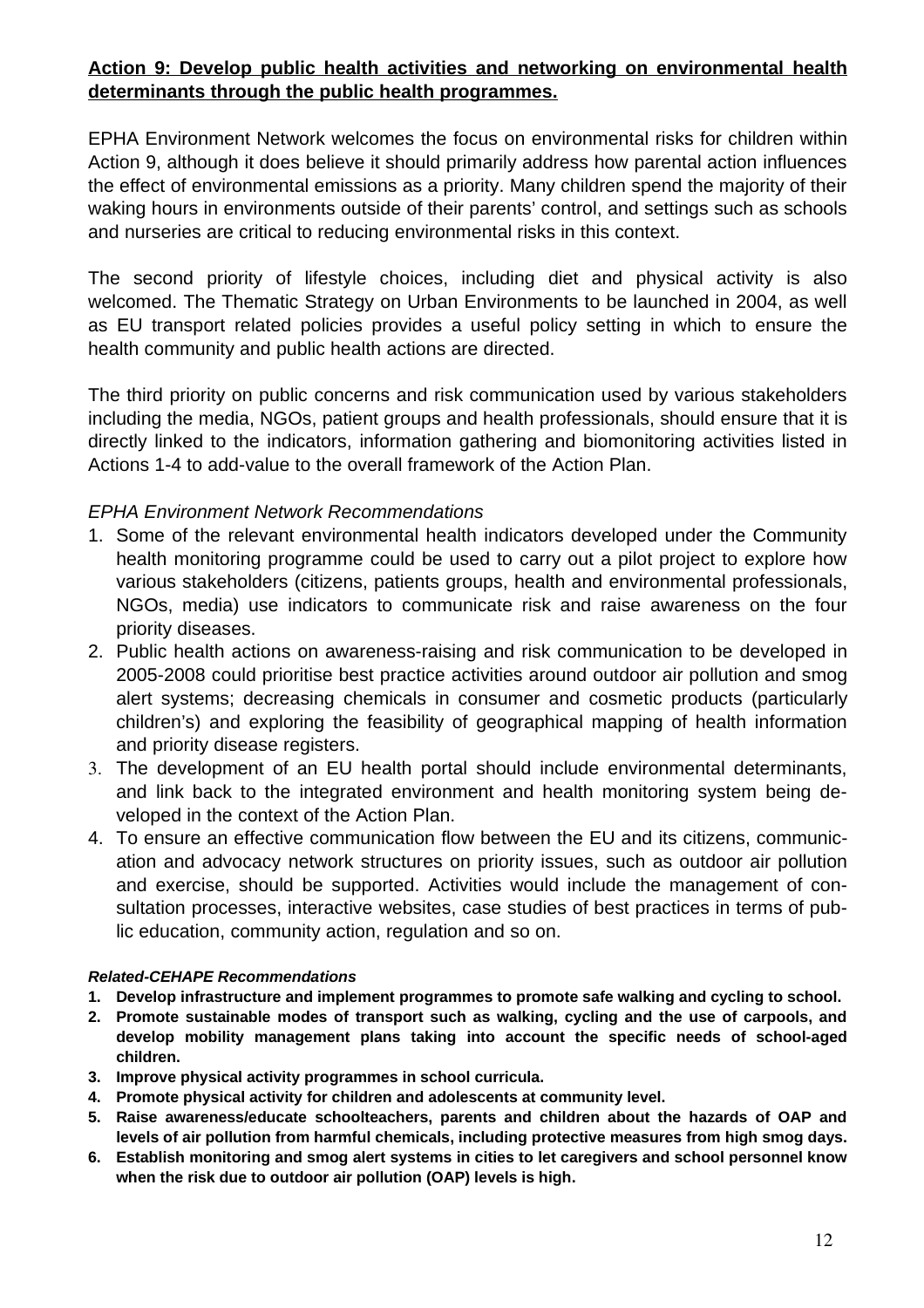# **Action 10: Promote training of professionals and improve organisational capacity in environment and health.**

Promoting the training of professionals is one key element to improving environmental health. Professionals should include the wide range of stakeholders involved in the healthcare sector, such as nurses, midwives, pharmacists, public health doctors, as well as environmental and health officers.

## EPHA Environment Network recommendations:

- 1. Training for health professionals in patient and public education, organizing community action and advocacy activities so that they can strengthen their role as educators, investigators and advocates.
- 2. In addition to promoting training, the EU could add value in developing tools for awareness raising and improved communication to the different target audiences on environmental health problems in a wider context than professionals.\*

#### **Related CEHAPE Recommendations**

- **1. Raise awareness/educate schoolteachers, parents and children about the hazards of OAP and levels of air pollution from harmful chemicals, including protective measures from high smog days.**
- **2. Educate caregivers, health care providers and school personnel on ways to prevent or reduce children's exposure to IAP (pollutants from cooking and heating systems, indoor allergens and environmental tobacco smoke).**

## **Action 11: Co-ordinate ongoing risk reduction measures on the priority diseases**

This action is key to the success of the EU Action Plan from a citizen's perspective. What is the Community doing to already reduce risk and better protect the vulnerable groups which are mentioned so prominently in the introduction of its Action Plan? What legislation will be looked at?

EPHA Environment Network is disappointed that these questions are not answered adequately. The measures listed in this action point are vague, and not ambitious enough to make inroads to reducing the environmental burden of disease. EEN would like to know what the process will be and who will be in charge of "ensuring coordination...initiatives relevant to each of the major environment and health problems" and consider the recommendations put forward by the TWGs for risk reduction measures.

## EPHA Environment Network recommendations:

- 1. Responsibilities and mechanisms for the environment and health file need to produced in a transparent manner involving all stakeholders.
- 2. Highlight the need to set up European disease registries on all environmental health end points related to priority diseases.
- 3. There is a need to define exclusion criteria for authorisation of environmental hazards based on intrinsic properties and the implementation of the substitution principle where appropriate.

See introductory section, **I.III Priority areas for new or urgent revision of current legislation,** for further EPHA Environment Network recommendations.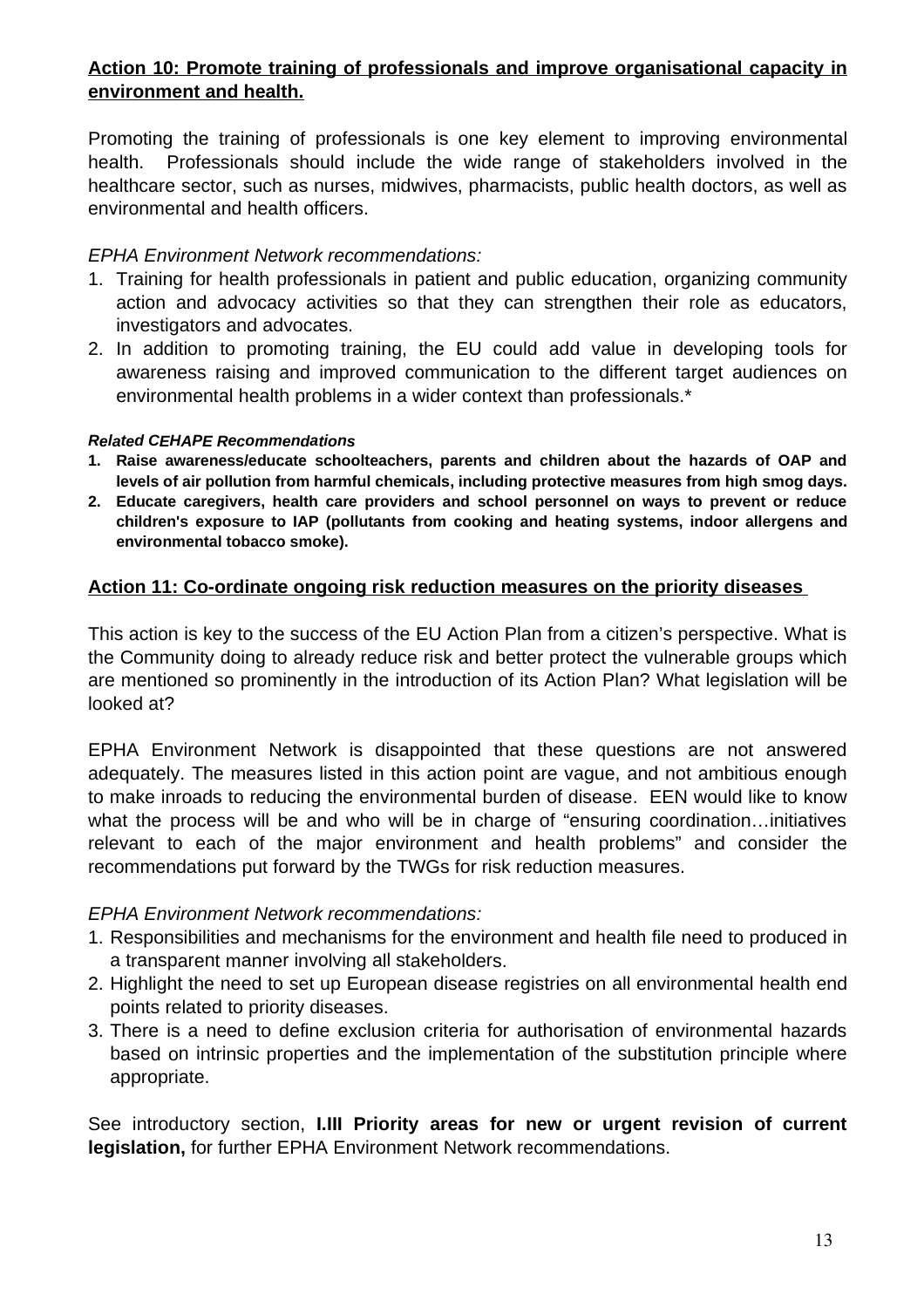#### **Related CEHAPE Recommendations**

- **1. Develop infrastructure and implement programmes to promote safe walking and cycling to school.**
- **2. Promote sustainable modes of transport such as walking, cycling and the use of carpools, and develop mobility management plans taking into account the specific needs of school-aged children.**
- **3. Provide safe and accessible facilities for social interaction, play and sports for children and adolescents.**
- **4. Educate caregivers, health care providers and school personnel on ways to prevent or reduce children's exposure to IAP (pollutants from cooking and heating systems, indoor allergens and environmental tobacco smoke)**
- **5. Establish pollution-free school zones, by limiting the access of vehicles, especially those with diesel engines, and by restricting the placement of pollution-emitting sources. (Urban Strategy)**
- **6. Raise awareness/educate schoolteachers, parents and children about the hazards of OAP and levels of air pollution from harmful chemicals, including protective measures from high smog days.**
- **7. Develop, update and provide dietary recommendations to limit intake of mercury, PCBs and polychorinated dibenzo-p-dioxins (PCDDs) for at-risk infants and mothers.**
- **8. Enact/enforce legislation to protect children from exposure to hazardous chemicals in toys and other products used by them.**
- **9. Enact and enforce legislation to ensure that chemicals, foods additives, pesticides and contaminants, particularly in foods for infants and young children, take into account cumulative and aggregate exposure.**

## **Action 12: Improve indoor air quality**

EPHA Environment Network welcomes the commitment by the European Commission to explore the legal mechanisms available to ban smoking in the workplace, and thus significantly reduce the health effects of second hand smoke. It also supports the focus on developing guidelines and networks to look at other factors that affect indoor air quality.

## EPHA Environment Network Recommendations

- 1. Develop case studies of best practice in improving indoor air quality in different settings, e.g. the home, schools, hospitals, workplaces, etc.
- 2. Identify best practice in education for medical students or health professionals in relation to indoor air pollution.
- 3. Develop case studies of national and NGO activities in public education, community action, regulation and advocacy to improve indoor air quality.

#### **Related CEHAPE Recommendations**

- **1. Ensure public buildings where children spend their time meet health and safety requirements (for cold, heat, humidity, light, risk of falls, electric shock and fires)**
- **2. Ban smoking in public areas, especially in schools and health facilities.**
- **3. Enforce Article 12 of the Framework Convention on Tobacco Control on promotion of effective and appropriate training or sensitization and awareness programmes on tobacco control.**
- **4. Educate caregivers, health care providers and school personnel on ways to prevent or reduce children's exposure to IAP (pollutants from cooking and heating systems, indoor allergens and environmental tobacco smoke).**
- 5. **Define and ensure implementation of minimum indoor air quality requirements in schools and public buildings where children spend their time.**